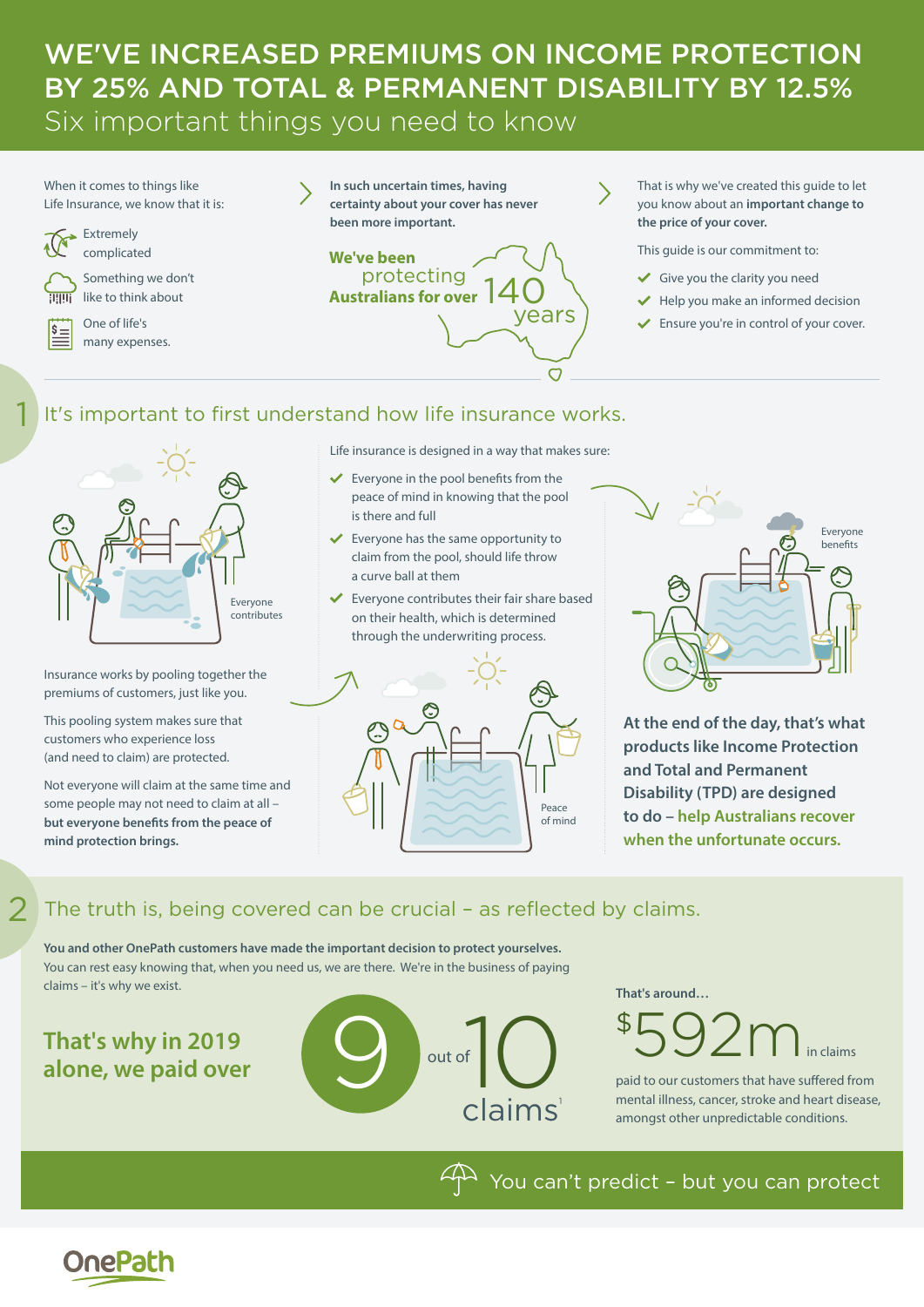3

4

### Knowing how important your cover is, lets remind ourselves of how premiums are calculated.

There are many factors that can impact the premium you pay, and **some of these factors are changing dramatically across the population…**

#### **We assess factors related to you specifically.**

**Personal risks**



1

2

A 'riskier' customer means more risk for the pool.



**Age and gender** Age and gender come with different risk profiles.



**Your level of cover**

More protection means higher premiums.

**We also assess other factors, such as claims rates against our expectations.**

**What we think we'll pay out in claims, how many new claims will come in, and how quickly people on claim would get better and return to work.**



#### Where can I find h [more information?](www.onepathclarity.com.au/category/the-price-of-your-cover)

If you want to learn more about how your premiums are calculated, **click here.**

# The industry is seeing **MORE** claims go for **LONGER** than we anticipated.

**Did you know that over the last 5 years, Australia's life insurance industry has been making billion dollar losses?2**



This has been driven by many factors, but largely by accident claims and the major mental health crisis our country faces.

#### **From 2014–2018**



**Accident claims**  costs have increased by<sup>3</sup>  $\angle$ % 45

**This is a serious challenge we all face.**

For example, in May 2020, the Government announced



**National Mental Health and Wellbeing Pandemic Response Plan.4**



All of this means immediate change needs to be made now

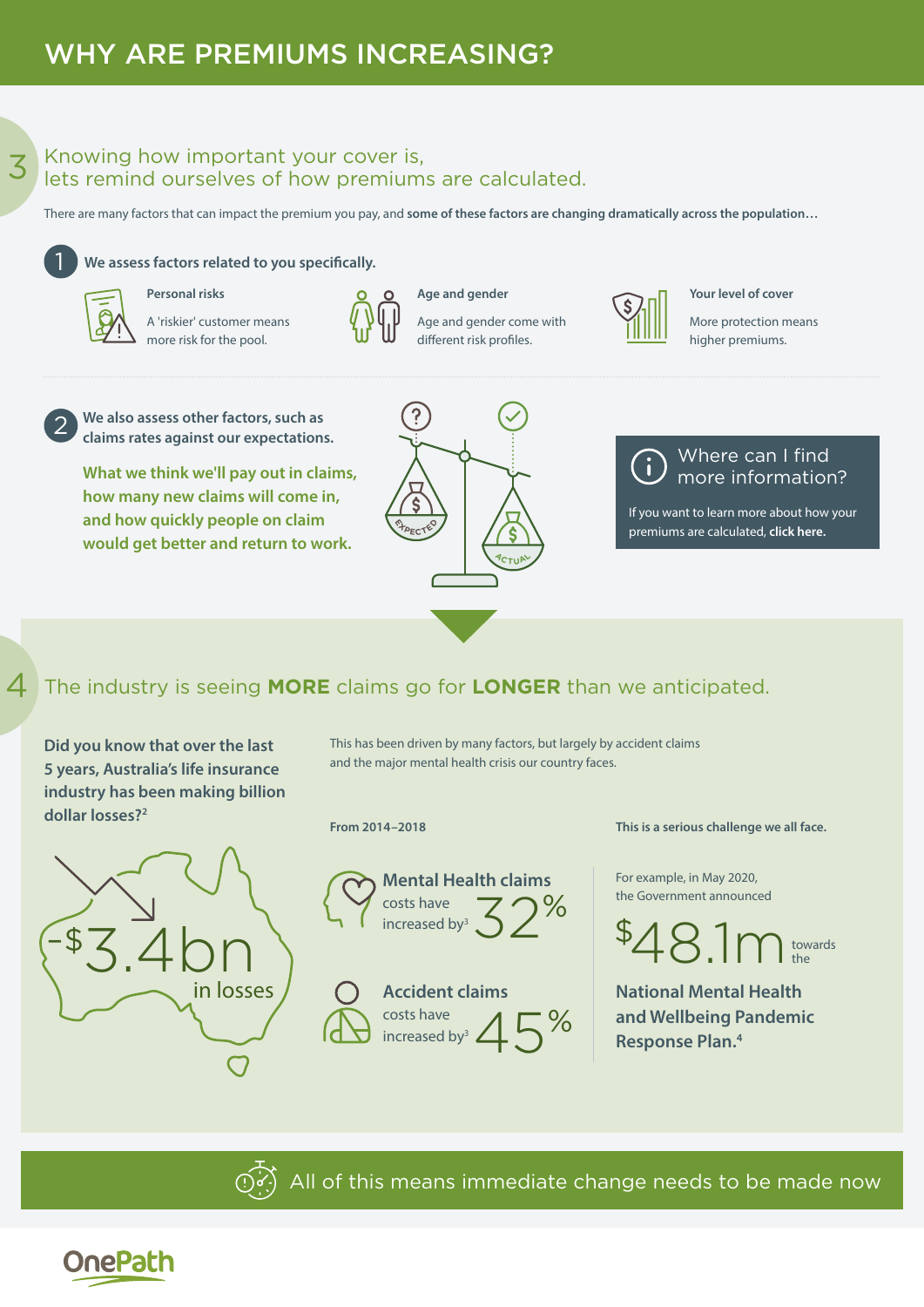# HOW WILL THE CHANGES AFFECT YOU?

One of the several changes we must make is to **increase premiums**. If we do this we can continue to offer the critically important protection Australians need.

**It's all about making sure that now, and into the future, the pool is there for everyone – including you.**

**We will be increasing premiums for all existing customers that hold the covers indicated below.**



# What are we changing? What hasn't changed?

5

**The changes to your cover (if you have these products):**

- 1. Your **Income Protection** cover cost will increase by **25%**
- 2. Your **Total and Permanent Disability** cover cost will increase by **12.5%**
- 3. These increases are in addition to any age or CPI increases
- 4. These increases are across both stepped and level premiums.

#### **What this price review hasn't changed:**

- 1. Your level of coverage you are still covered
- 2. Your ability to claim should any curve balls come your way
- 3. A streamlined claims process, such as personalised assistance
- 4. Access to your financial adviser who will be able to help you better understand these changes, and your options, based on your own personal circumstances
- 5. Access to our dedicated customer service team, who are fully focused on helping you understand and maintain your cover
- 6. **And most importantly…**  your peace of mind.

**Rest assured you have coverage to help protect yourself and your family during these uncertain times.**

#### **What you should know about these changes:**

- All existing customers with cover like yours will experience the same rate of increase at renewal time – **no one will be treated differently**
- We have already increased premiums for new customers. Our need to become sustainable starts from the beginning
- No insurer is immune to having to increase prices. In fact, 8 of the largest life insurers in the country have increased their premiums over the last 12 months<sup>5</sup>.

### An important note if you have level premiums.

However, as we know, factors other than age are contributing to the issues we're facing. Record low interest rates, for example, have a direct impact on level premiums. Unfortunately this means increasing level premiums is something we have to do – to aid in building a sustainable pool.



**sustainability in our business to keep you protected.**

[To learn more about how level premiums differ from stepped](www.onepathclarity.com.au/article/why-do-premiums-go-up)  [p](https://www.onepathclarity.com.au/article/why-do-premiums-go-up)remiums, and why premiums (including level) can go up, **click here.**



#### **We do not make these decisions lightly.**

In fact, we were due to review pricing earlier in the year, but have held off on any increases since March 2020 and have absorbed losses given the challenges COVID-19 has brought us all.



Increased investment in a network of mental health services to support the health and wellbeing of our customers **[– click here to see more.](http://www.onepath.com.au/get-more-out-of-life.aspx)**



**Rest assured, we are also making many other changes and taking proactive steps to build** 

Rehabilitation services to help people get back to work sooner (such as exploring career options or restarting a business).



We've stopped new sales of unsustainable products such as Income Protection policies on level premium or guaranteed value. **If you have these products already,**  your cover will continue unchanged, but new customers cannot buy them.